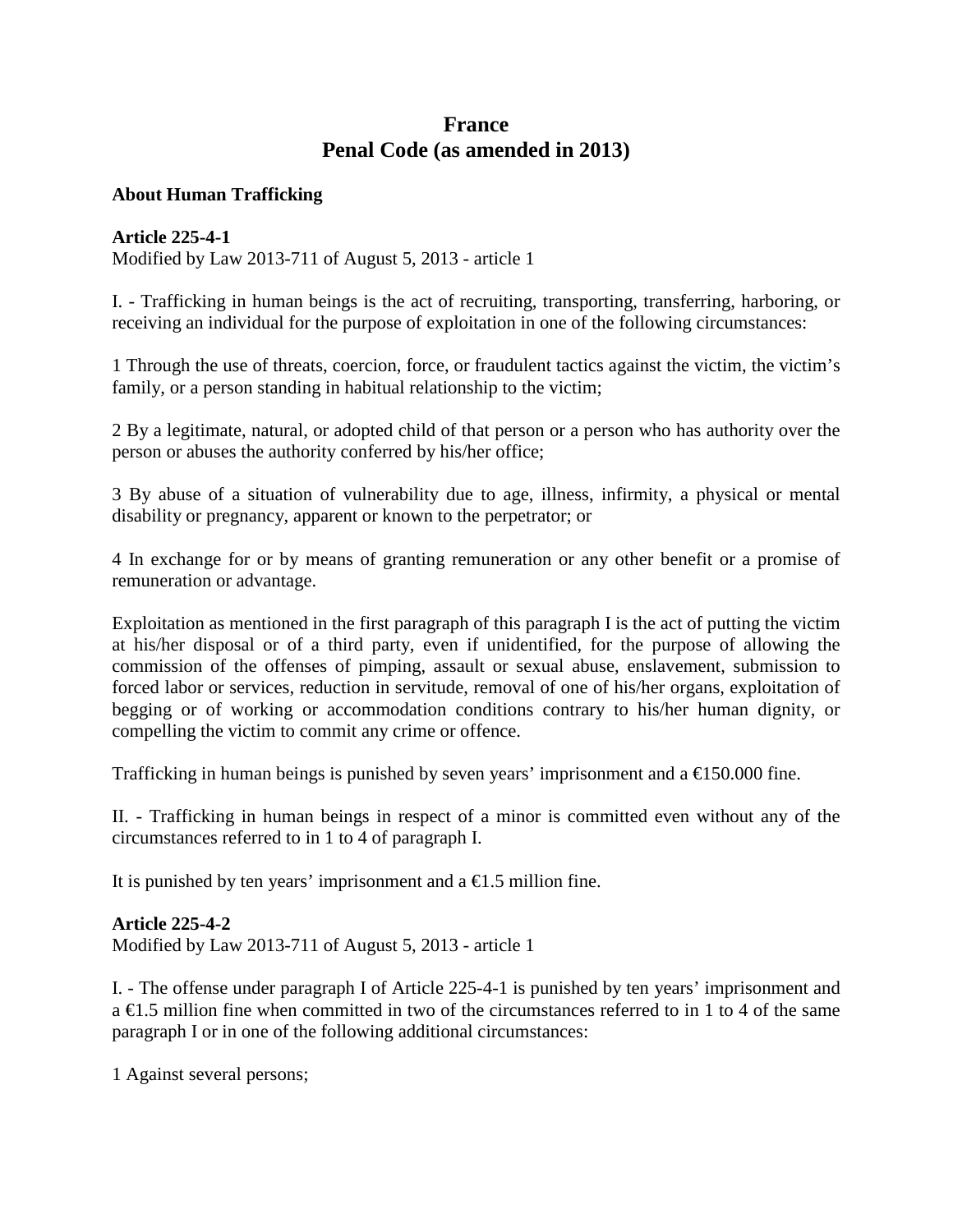2 Against a person who is outside the territory of the French Republic or upon his/her arrival on the territory of the French Republic;

3 When the person has been brought into contact with the perpetrator through the use of an electronic communications network for the distribution of messages to a non-specified audience;

4 In circumstances which directly expose the person against whom the offence is committed to the immediate risk of death or of injuries of a nature to cause mutilation or a permanent disability;

5 Through the use of violence that caused the victim a total inability to work for more than eight days;

6 Through a person called to participate, through her/his functions, in the fight against trafficking or in the maintaining of public order;

7 When the offense has put the victim in a serious physical or psychological situation.

II. - The offense under section II of Article 225-4-1 is punished by fifteen years' imprisonment and €1.5 million fine when it was committed in one of the circumstances referred to in 1 to 4 of paragraph I of section 225-4-1 or in one of the circumstances referred to in 1 to 7 of section I of this article.

### **Article 225-4-3**

(Inserted by Act no. 2003-239 of 18 March 2003 Art. 32 Official Journal of 19 March 2003)

When it is committed by an organised gang, the offence provided for by article 225-4-1 is punished by 20 years' imprisonment and by a fine of  $\epsilon$ 3,000,000.

#### **Article 225-4-4**

(Inserted by Act no.2003-239 of 18 March 2003 Art. 32 Official Journal of 19 March 2003)

The offence provided for by article 224-4-1, when committed with recourse to torture or acts of barbarity, is punished by life imprisonment and by a fine of  $\epsilon 4,500,000$ .

#### **Article 225-4-5**

(Inserted by Act no.2003-239 of 18 March 2003 Art. 32 Official Journal of 19 March 2003)

When the felony or misdemeanour committed or to be committed against the victim of the offence of human trafficking is punishable by a custodial sentence longer than the prison sentence applicable under articles 225-4-1 to 225-4-3, the human trafficking offence is punishable by sentences applicable to the felonies or misdemeanours of which the perpetrator was aware, and if this felony or misdemeanour is accompanied by aggravating circumstances, by the penalties applicable only to the aggravating circumstances of which the perpetrator had knowledge.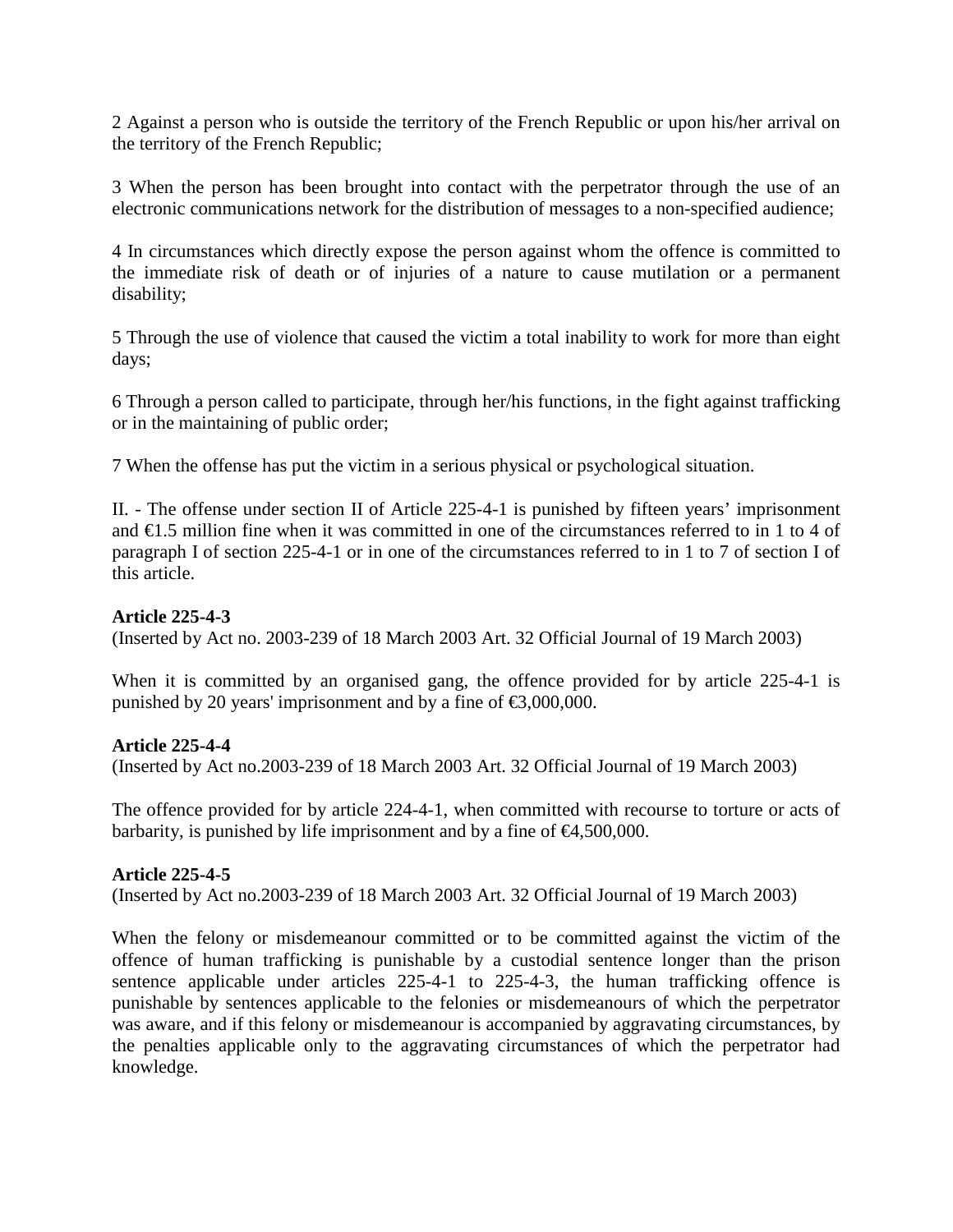### **Article 225-4-6**

(Inserted by Act no.2003-239 of 18 March 2003 Art. 32 Official Journal of 19 March 2003)

Legal persons can be declared criminally responsible, under the provisions of article 121-2, for the offences provided for in the present section. The penalties incurred by legal persons are: 1° a fine, subject to the terms of article 131-38; 2° the penalties mentioned by article 131-39.

### **Article 225-4-7**

(Inserted by Act no.2003-239 of 18 March 2003 Art. 32 Official Journal of 19 March 2003)

Attempt to commit the offences provided for by the present section is punished by the same penalties.

### **Article 225-4-8**

Modified by Law 2013-711 of August 5, 2013 - article 1

Where an offense under articles 225-4-1 and 225-4-2 are committed outside the territory of the Republic by a French, French law is applicable notwithstanding the second paragraph of Article 113-6 and the second sentence of Article 113-8 is not applicable.

### **Article 225-4-9**

(Inserted by Act no. 2004-204 of 9 March 2004 article 12 X Official Journal of 10 March 2004)

Any person who has attempted to commit the offences outlined in the present section is exempted from punishment if, having alerted the judicial or administrative authorities, he has prevented the offence from being carried out, and, where relevant, has enabled the other perpetrators or accomplices to be identified.

The prison sentence incurred by the perpetrator of or the accomplice to the offence is reduced by half if, by alerting the legal or administrative authorities, he has enabled the offence to be stopped or has prevented the offence resulting in loss of life or permanent disability and, where relevant, has identified the other perpetrators or accomplices. Where the sentence incurred is criminal imprisonment for life, this is reduced to twenty years' criminal imprisonment.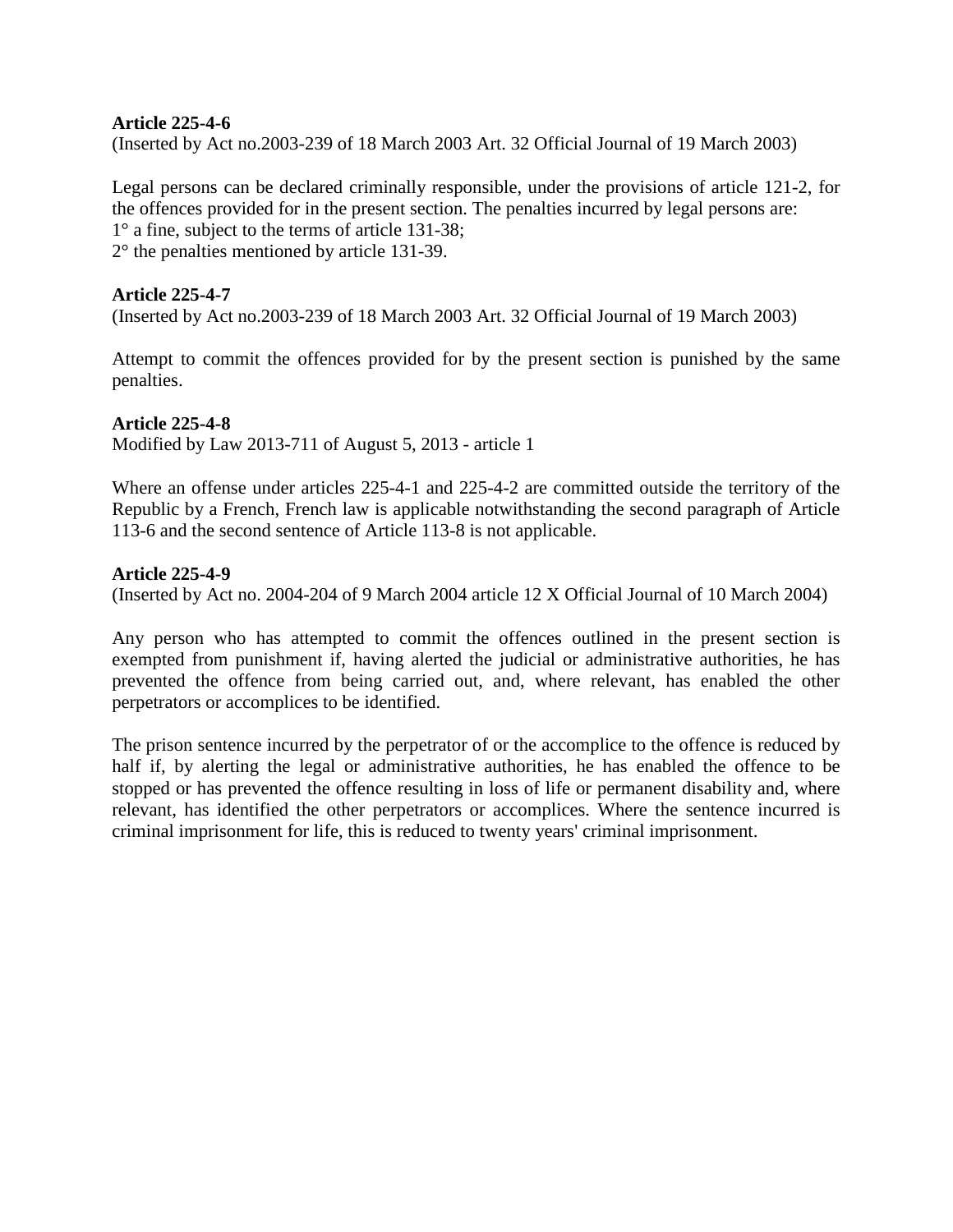# **FRANCE**

# **Code Penal**

CHAPITRE V : Des atteintes à la dignité de la personne Section 1 bis : De la traite des êtres humains.

### **Article 225-4-1**

Modifié par LOI n°2013-711 du 5 août 2013 - art. 1

I. - La traite des êtres humains est le fait de recruter une personne, de la transporter, de la transférer, de l'héberger ou de l'accueillir à des fins d'exploitation dans l'une des circonstances suivantes :

1° Soit avec l'emploi de menace, de contrainte, de violence ou de manœuvre dolosive visant la victime, sa famille ou une personne en relation habituelle avec la victime ;

2° Soit par un ascendant légitime, naturel ou adoptif de cette personne ou par une personne qui a autorité sur elle ou abuse de l'autorité que lui confèrent ses fonctions ;

3° Soit par abus d'une situation de vulnérabilité due à son âge, à une maladie, à une infirmité, à une déficience physique ou psychique ou à un état de grossesse, apparente ou connue de son auteur ;

4° Soit en échange ou par l'octroi d'une rémunération ou de tout autre avantage ou d'une promesse de rémunération ou d'avantage.

L'exploitation mentionnée au premier alinéa du présent I est le fait de mettre la victime à sa disposition ou à la disposition d'un tiers, même non identifié, afin soit de permettre la commission contre la victime des infractions de proxénétisme, d'agression ou d'atteintes sexuelles, de réduction en esclavage, de soumission à du travail ou à des services forcés, de réduction en servitude, de prélèvement de l'un de ses organes, d'exploitation de la mendicité, de conditions de travail ou d'hébergement contraires à sa dignité, soit de contraindre la victime à commettre tout crime ou délit.

La traite des êtres humains est punie de sept ans d'emprisonnement et de 150 000 € d'amende.

II. - La traite des êtres humains à l'égard d'un mineur est constituée même si elle n'est commise dans aucune des circonstances prévues aux 1° à 4° du I.

Elle est punie de dix ans d'emprisonnement et de 1 500 000  $\in$  d'amende.

**Article 225-4-2**  Modifié par LOI n°2013-711 du 5 août 2013 - art. 1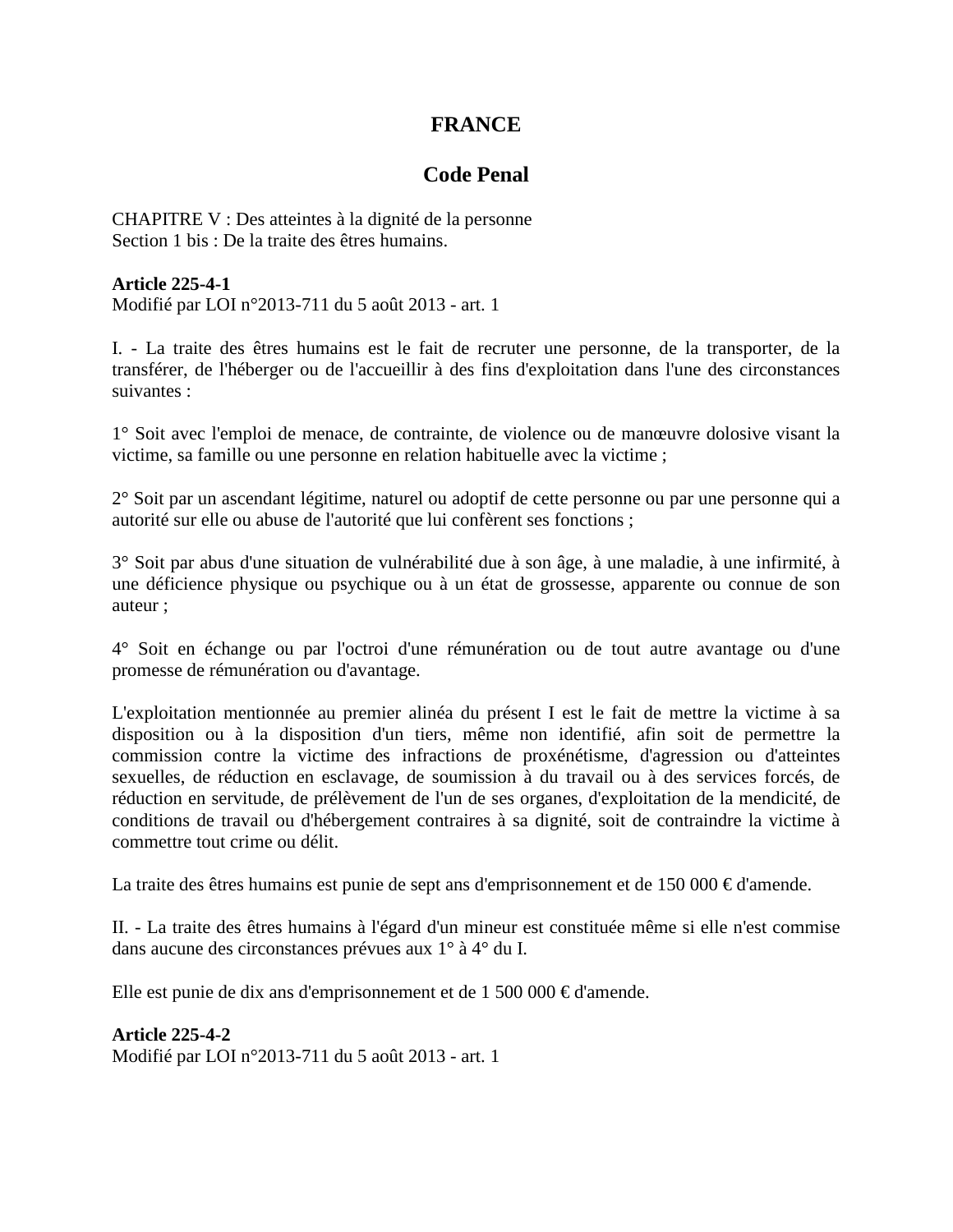I. - L'infraction prévue au I de l'article 225-4-1 est punie de dix ans d'emprisonnement et de 1 500 000 € d'amende lorsqu'elle est commise dans deux des circonstances mentionnées aux 1° à 4° du même I ou avec l'une des circonstances supplémentaires suivantes :

1° A l'égard de plusieurs personnes ;

2° A l'égard d'une personne qui se trouvait hors du territoire de la République ou lors de son arrivée sur le territoire de la République ;

3° Lorsque la personne a été mise en contact avec l'auteur des faits grâce à l'utilisation, pour la diffusion de messages à destination d'un public non déterminé, d'un réseau de communication électronique ;

4° Dans des circonstances qui exposent directement la personne à l'égard de laquelle l'infraction est commise à un risque immédiat de mort ou de blessures de nature à entraîner une mutilation ou une infirmité permanente ;

5° Avec l'emploi de violences qui ont causé à la victime une incapacité totale de travail de plus de huit jours ;

6° Par une personne appelée à participer, par ses fonctions, à la lutte contre la traite ou au maintien de l'ordre public ;

7° Lorsque l'infraction a placé la victime dans une situation matérielle ou psychologique grave.

II.-L'infraction prévue au II de l'article 225-4-1 est punie de quinze ans de réclusion criminelle et de 1 500 000 € d'amende lorsqu'elle a été commise dans l'une des circonstances mentionnées aux 1° à 4° du I du même article 225-4-1 ou dans l'une des circonstances mentionnées aux 1° à 7° du I du présent article.

### **Article 225-4-3**

Créé par Loi n°2003-239 du 18 mars 2003 - art. 32 JORF 19 mars 2003 Créé par Loi n°2003-239 du 18 mars 2003 - art. 32

L'infraction prévue à l'article 225-4-1 est punie de vingt ans de réclusion criminelle et de 3 000 000 euros d'amende lorsqu'elle est commise en bande organisée.

### **Article 225-4-4**

Créé par Loi n°2003-239 du 18 mars 2003 - art. 32 JORF 19 mars 2003 Créé par Loi n°2003-239 du 18 mars 2003 - art. 32

L'infraction prévue à l'article 225-4-1 commise en recourant à des tortures ou à des actes de barbarie est punie de la réclusion criminelle à perpétuité et de 4 500 000 euros d'amende.

### **Article 225-4-5**

Créé par Loi n°2003-239 du 18 mars 2003 - art. 32 JORF 19 mars 2003